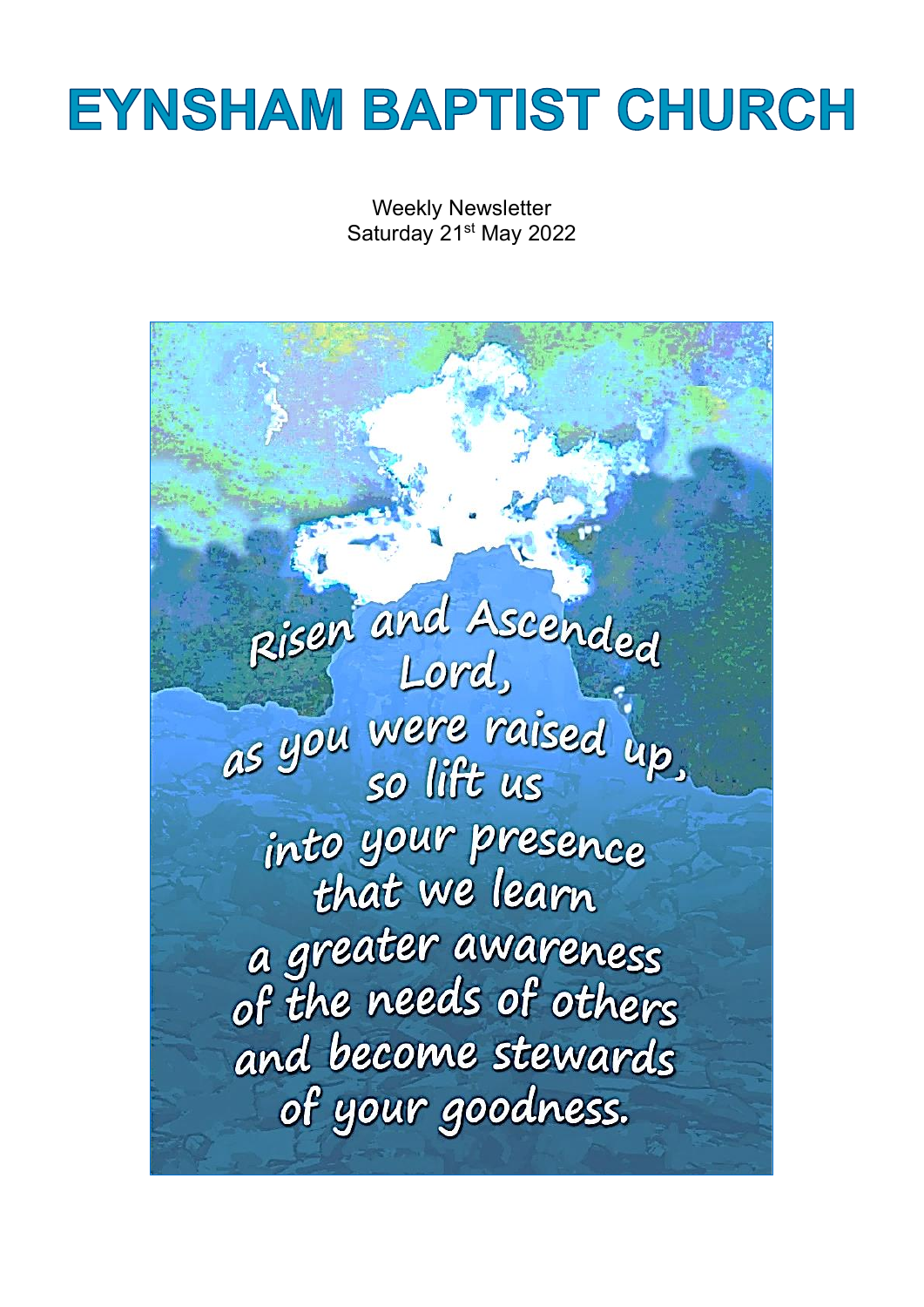# **SUNDAY 22nd MAY**

#### **SERVICE at 10.30 a.m.**

includes Dedication of Tommy, Nick & Jackie's grandson

#### **Led by Revd Dr Zoltan Biro**

Theme: What is the focus of worship for whole-life disciples? *(Mark 10: 13-16)*

**LIVESTREAMED. If you prefer not to be on camera please let us know.**

#### **CHURCH MEETING at 12.00 noon**



**at 3.00 p.m.** *'Jesus calms the storm'*

#### **MONDAY 23 rd**

**7.00 p.m. Prayers on zoom** this week led by Denise. **Login:** Meeting ID: 821 2089 8795 Passcode: 994274 **[https://us02web.zoom.us/j/82120898795?p](https://us02web.zoom.us/j/82120898795?pwd=ejN4RU8rSkpDRFlxYlJQbEhHUytlZz09) [wd=ejN4RU8rSkpDRFlxYlJQbEhHUytlZz09](https://us02web.zoom.us/j/82120898795?pwd=ejN4RU8rSkpDRFlxYlJQbEhHUytlZz09)**

#### **TUESDAY 24th**

**10.00 a.m. Deacons' Meeting** We pray for Zoltan and our Deacons as they seek God's leading for the church.

**3.00 p.m. 114 Club** at David and Lin's.

#### **THURSDAY 26th - ASCENSION DAY**

**10.30 a.m. Bible Study** in the hall: starts with coffee and continues until midday. All are welcome.

**12 noon Communion** short reflective service at which all are welcome.

#### **MONDAY 30th MAY**

**Coffee and Carnations** was arranged for Monday, 30<sup>th</sup> May at Bampton, but unfortunately this date clashes with Christine Russell's funeral. Christine was a regular participant at Coffee and Carnations, and I am sure many of us will want to go to her funeral, so therefore we shall aim for third-time lucky for C & C, and meet at Millett's Farm on June 27th. **Kaye**

**CHRISTINE'S FUNERAL will take place at 10.00 a.m. on Monday 30th May** at the South Oxfordshire Crematorium (Garford) and will be led by Revd Jean Andrews. Christine's friends and neighbours are very welcome to attend to pay their respects and support the family. We pray for Christine's family at this sad and difficult time.

#### **PRAYER**

We continue to hold in prayer all those in our church family who are suffering: through illness, through medical treatment, through loneliness, through stress, through sadness. May all know the loving arms of God around them. And may we all pray:

**\_\_\_\_\_\_\_\_\_\_\_\_\_\_\_\_\_\_\_\_\_\_\_\_\_\_\_\_\_\_\_**

*I rise today with the power of God to guide me, The might of God to uphold me, The wisdom of God to teach me, The eye of God to watch over me, The ear of God to hear me, The word of God to give me speech, The hand of God to protect me, The path of God to lie before me, The shield of God to shelter me, The host of God to defend me.*

*(The breastplate of St Patrick)*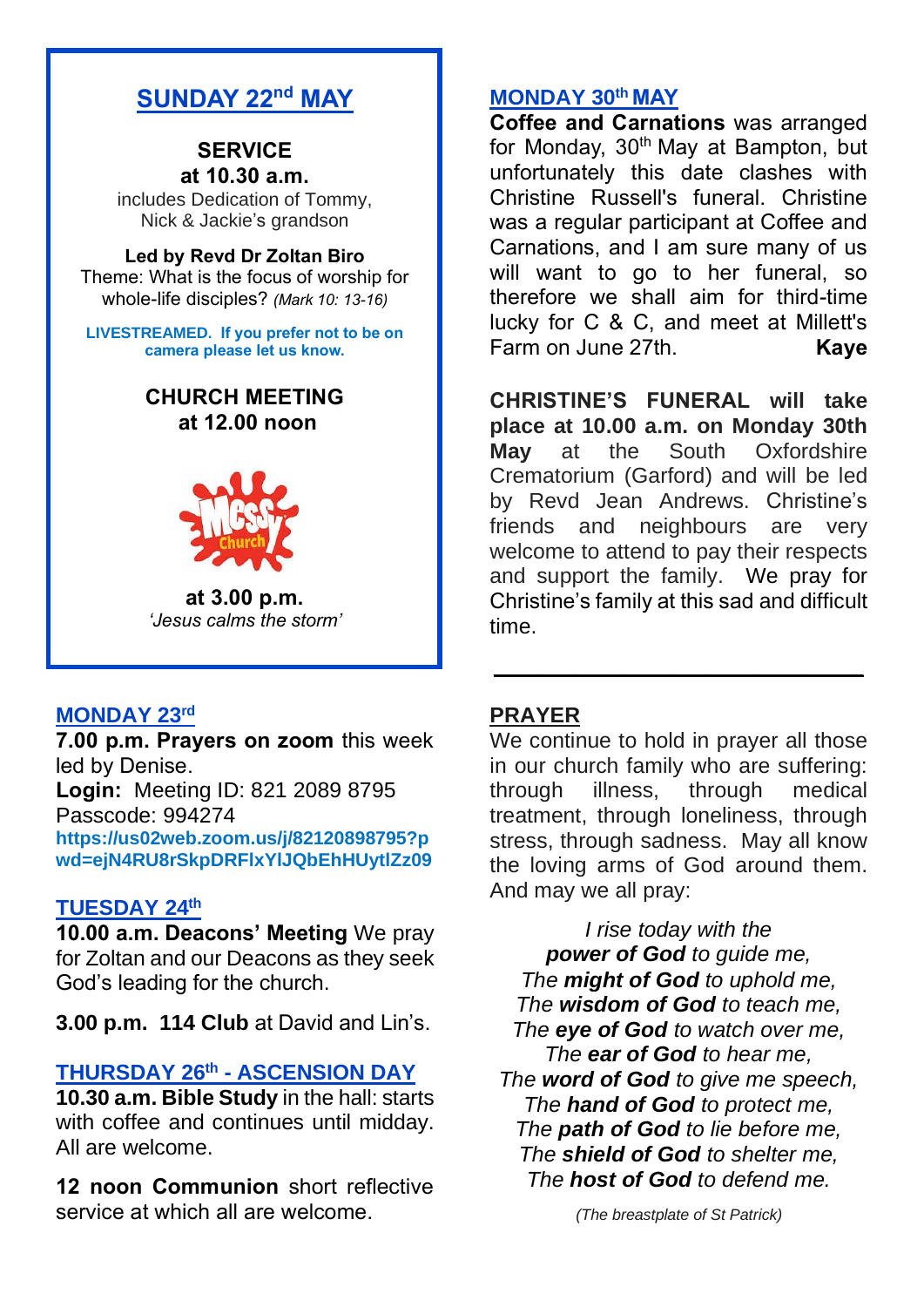#### **WEDDING NEWS**

EBC was privileged to host the wedding of Neil and Lizzie Bishop on Saturday 14<sup>th</sup> May, the ceremony being conducted by Zoltan. We send our warmest congratulations to Neil and Lizzie and pray that they will know God's blessing on their life together.



**ACCOMMODATION?**

We are all looking forward to Philip and Rebeka's wedding at EBC on Saturday 9<sup>th</sup> July and Rebecca's family and close friends have confirmed that 10 of them will be coming. They will need accommodation from Monday 4<sup>th</sup> to Sunday 10<sup>th</sup>July, 5 rooms in total. Is there anyone who could offer a bedroom or bedrooms? This would be preferably for the whole time, but even for part of the time would be helpful. Zoltan and family are providing meals and transport so it would be just providing the room.

Please speak to Zoltan as soon as possible if you can help: **many thanks** in anticipation!

# **BRONZE HEALTH CLINIC, UGANDA**

Thank you to all the people who have been knitting for the Bronze Clinic. Any baby clothes and/or small blankets (*but not teddies please*) should be given to June Poole by the **FIRST WEEK IN JULY** as they will be going to Uganda mid-July. Many thanks.

#### **EYNSHAM CARNIVAL IS BACK !**

**\_\_\_\_\_\_\_\_\_\_\_\_\_\_\_\_\_\_\_\_\_\_\_\_\_\_\_\_\_\_\_**

**Saturday 2nd July 2022** Help is needed to cover one of the gates at the Carnival: each volunteer would do about a one hour stint: the Carnival field is open from 1.00 p.m. If you could help please let Sheila Wood know.

**\_\_\_\_\_\_\_\_\_\_\_\_\_\_\_\_\_\_\_\_\_\_\_\_\_\_\_\_\_\_\_**

I need two sets of shallow free-standing shelves to go in two wardrobes and I wonder if there's anyone who could make them for me please. Many thanks.

**Norma**

#### **ASYLUM WELCOME**

Donations still needed. Please speak to Marcus Thompson on 01865 881808.

**\_\_\_\_\_\_\_\_\_\_\_\_\_\_\_\_\_\_\_\_\_\_\_\_\_\_\_\_\_\_\_**

#### **EYNSHAM COMMUNITY LARDER**

Call Bob Thiele on 07738 063083 or email on **[eynshamhelp@gmail.com](mailto:eynshamhelp@gmail.com)** *Donation points* in Co-op, Spar, Market Garden and Tesco.

# **DAILY HOPE - 0800 804 8044 FREE 24 HOUR PHONE LINE**

of music, prayers & reflections provided by the Church of England.